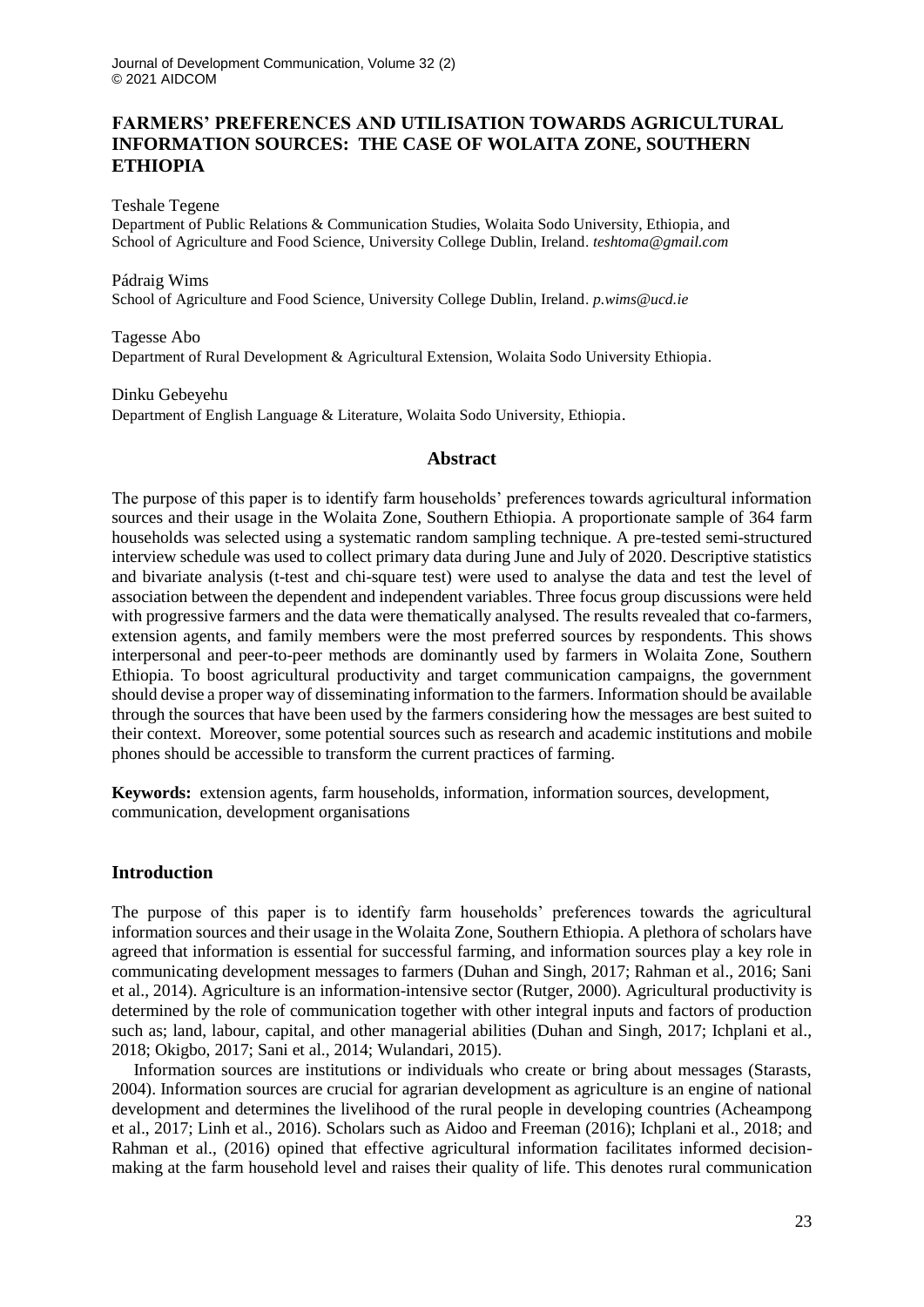needs to be given priority to bring an attitudinal change among farmers and boost their agricultural productivity.

For its optimum use, agricultural information has to fulfil the qualities of access, accuracy, currency, relevance, clarity, timeliness and must be cost-effective for users (Aidoo and Freeman, 2016; Duhan and Singh, 2017; Özcatalbas et al., 2018; Vidanapathrina, 2012). From the users' perspective, the information should be adequate, understandable, well interpreted, and attract their attention during the communication process to bring feasible solutions to their needs and interests (Sani et al., 2014).

It is increasingly acknowledged that the right information from the right sources at the right time can bring a positive change among farmers (Sani et al, 2014), and it determines the success and failure of the farming enterprises (Adio et al, 2016; Opara, 2008). When the agricultural information is aligned with the farmers' local needs and offers a more explicit treatment for technical content in a local context, it motivates them to adopt desired change (Fawole, 2008; Rahman et al., 2016; Sani et al., 2014).

This, therefore, indicates agricultural information delivery requires recognition of the needs of the farmers and determination of how best to provide them with the information they need. However, achieving this entails a communication platform that triggers linkages between the farmer, extension, education, research, and other communication modalities that are essential to elicit an easy flow of information among the actors.

Ethiopia is a country where the vast majority of the agrarian population is poorly educated and/or illiterate and living in areas where access to conventional media is highly limited. Though the majority of the population is engaged in agriculture, the country has not yet ensured food security. This has been widely constrained by the agricultural extension system currently in use (Berhane et al., 2018; Hailemichael and Haug, 2020; Leta et al., 2017; Leta et al., 2020; Yigezu, 2021). The current extension system has been impeded with inflexible delivery of extension service, overburdening of extension workers with non-extension activities, lack of facilities in farmer training centres, and poor researchextension linkages. These scenarios widened the gap between the need and the availability of agricultural information for the farmers.

Similar to other parts of Ethiopia, rain-fed subsistence farming is commonly practised in the Wolaita zone, Southern Ethiopia. This area is increasingly vulnerable to droughts and categorised into highly food-insecure areas in the country. Wolaita Zone is also one of the most densely populated zones with 750 persons/km2 (Gebru, 2017; Gecho, 2017). This necessitates increasing agricultural production to improve the livelihoods of the community. To this end, farmers' poor access to agricultural information is identified as a factor leading to poverty while effective utilisation of information is considered an important entity for agricultural production (Anaglo et al., 2020; Khapayi and Celliers, 2016).

A better understanding of the current farmers' agricultural information sources and their preference patterns could support the extension system and those organisations to better target their communication campaigns. Moreover, it could trigger an easy flow of knowledge and information among farmers and development organisations. It also enables policymakers and the government in designing appropriate policies and agricultural programs that meet the needs of the farmers. Considering this, the present study addresses the following research questions: What information sources are used by farmers? Which agricultural information sources are preferred by farmers and how do the farmers use them for agricultural practices? Specifically, this study was set out to:

- identify the farmers' preferred sources of agricultural information and their utilisation in Wolaita Zone, Southern, Ethiopia, and
- determine the relationship between personal and situational characteristics of the respondents and their preference for sources of information.

### **Methods**

This study was conducted in the Wolaita Zone of Southern Ethiopia. Wolaita Zone is located between 037°35′–037°58′E and 06°57′–07°04′N. It covers a total area of 4,511 km<sup>2</sup> and about 17.3% of the population live in urban areas while 82.7% live in rural areas (Gebru, 2017; Gecho, 2017). Wolaita Zone is categorised into three ecological zones: Kola (lowland <1500m above the sea level), Woina-Dega (mid-highland 1500–2300 m above the sea level), and Dega (highland >2300m above the sea level) (Laekemariam et al., 2016, Hayilu et al., 2017).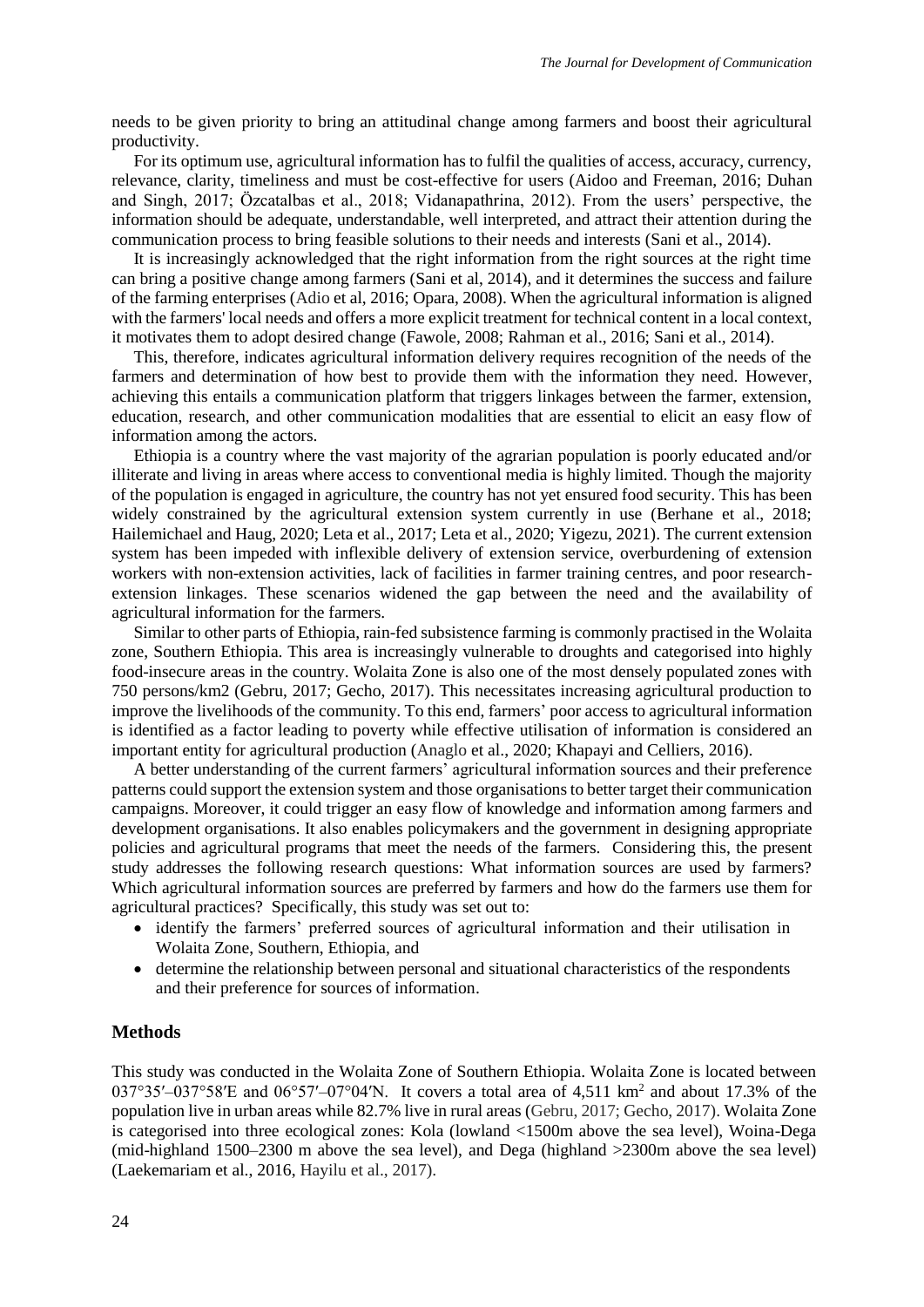*Farmers' Preferences and Utilisation Towards Agricultural Information Sources: The Case of Wolaita Zone, Southern Ethiopia*

The population for this study are farm households residing in Wolaita Zone. Multi-stage sampling was used to select the study settings and subjects. First, based on proximity and distance from the centre (nearest, middle and farthest), three districts: *Duguna Fango, Boloso Sore, and Sodo Zuria* were purposefully selected to represent the Wolaita Zone. Within the respective districts, *Kebeles,* which are the smallest administrative unit (structure) in Ethiopia, were also classified again into three clusters. Thus, nine *Kebeles* were selected for the study. The list of farm households was obtained from the *Kebele* administration and then the sample unit (households) per *Kebele* was determined using proportional to sampling techniques. Finally, a systematic sampling method with every  $5<sup>th</sup>$  value in the list was employed to pick the sample respondents in each *Kebele* by using Kothari's (2004) formula.

A total sample of 365 farm households with a door-to-door interview schedule was administered during June and July of 2020. The questionnaire involved both open-ended and close-ended questions. The data collected were analysed using the Statistical Package for Social Sciences (*SPSS Version 26*). The data analysis involved descriptive statistics and bivariate analysis (*t-test and chi-square test*). By using a semi-structured interview, three focus group discussions consisting of five to eight homogenous members were held with model farmers in respective districts. The focus group members were selected as per expert elucidation and their agricultural profile. The data obtained were thematically analysed.

### **Results and Discussions**

As indicated in Table 1, the average age of the respondents was 45.6 years and it varied between 20 and 90 years. The majority of the respondents were below the age of 64 years. This shows most of the respondents were within the active labour age range. Table 1 presents descriptive statistics of continuous explanatory variables while Table 2 shows descriptive statistics of categorical variables.

| Variables                                         | Mean | Std.  | Min | Max |
|---------------------------------------------------|------|-------|-----|-----|
| Age (years)                                       | 45.6 | 12.75 | 20  | 90  |
| Farming experience(years)                         | 28.1 | 12.93 |     | 70  |
| Land size (hectares)                              | 0.52 | 0.41  | 0   | 4   |
| Livestock (TLU)                                   | 1.8  | 1.58  | 0   | 13  |
| Distance to Farmers' Training Center (kilometres) | 2.4  | 1.19  |     | 8   |
| Distance to urban (kilometres)                    | 12.5 | 11.05 |     | 46  |

Table 1: Descriptive Statistics of Continuous Explanatory Variables (n=364)

*Source*: Survey Data, 2020

Gender is among the important variables which may influence the farmers' utilisation of agricultural information sources. As indicated in Table 2, out of the total respondents, 76.4% were male and 23.6% were female. Results showed the vast majority (77.3%) of the respondents were married. The other characteristic worthy to note is the educational status of the respondents. More than half (55.2%) were illiterate and the majority of the respondents have attained a low level of education. As shown in Table 1, the average farming experience of the respondents was 28.1 years with a maximum of 70 and a minimum of 3 years. The average size of farmland owned by the respondents was 0.52 hectares. This implies there is a scarcity of farmland in the study area to produce sufficient food for consumption.

In the rural context, language emerges as a key factor for effective communication to facilitate a common understanding of development messages that has been delivered by development organisations. As presented in Table 2, the majority (55.5%) of the respondents could only understand the local language (Wolayttato), while very few (4.9%) of the respondents could understand the Amharic (national language). These imply that more than half (55%) of respondents could not accurately understand the development messages that have been disseminated other than in Wolayttato (local language).

 The present study found that 64.7% of the respondents did not get access to farm-related training. This might be due to unavailability or poor facilities at the farmers' training centres together with the development agent's inability to reach farmers at the grassroots. As indicated in Table 1, the mean distance of the farmers' training centre from respondents' residences was 2.44 kilometres. The average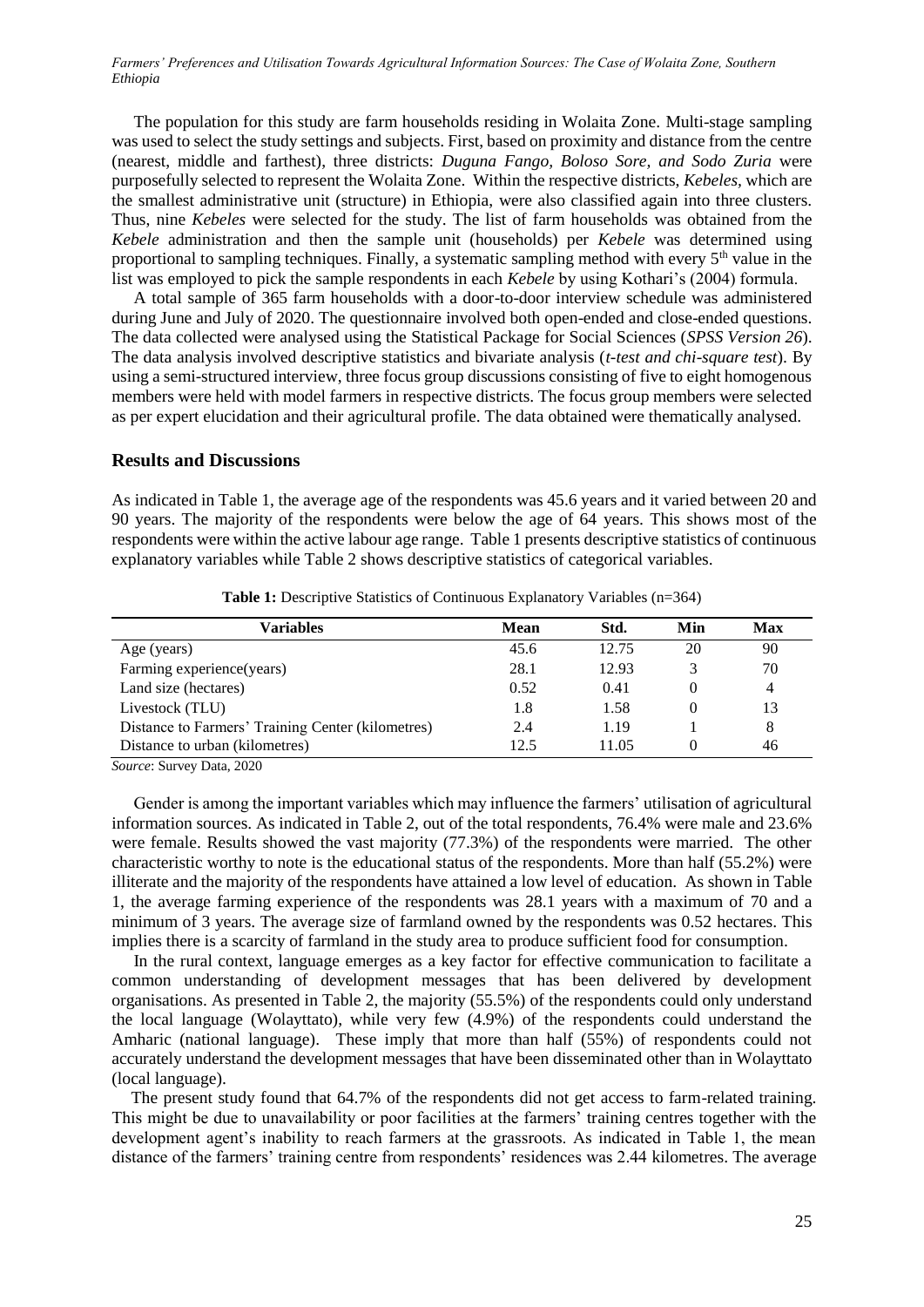distance of the respondents from the urban centre was 12.5 kilometres and this shows that respondents travel long distances from their residences to urban centres.

| <b>Variable</b>        | Category              | <b>Number</b> | Per cent |
|------------------------|-----------------------|---------------|----------|
| Gender                 | Male                  | 278           | 76.4     |
|                        | Female                | 86            | 23.6     |
| Education              | Illiterate            | 201           | 55.2     |
|                        | Primary               | 96            | 26.4     |
|                        | Secondary             | 50            | 13.7     |
|                        | Diploma & above       | 17            | 4.7      |
| <b>Marital Status</b>  | Married               | 282           | 77.3     |
|                        | Single                | 11            | 3.0      |
|                        | Divorced              | 27            | 7.4      |
|                        | Widowed               | 44            | 12.1     |
| Language               | Wolayttato            | 202           | 55.5     |
|                        | Amharic               | 18            | 4.9      |
|                        | <b>Both languages</b> | 144           | 39.5     |
| Training               | No.                   | 236           | 64.7     |
|                        | Yes                   | 128           | 35.1     |
| Membership             | No                    | 14            | 3.8      |
|                        | Yes                   | 350           | 95.9     |
| Extension visit        | No                    | 33            | 9.0      |
|                        | Yes                   | 331           | 90.7     |
| Credit Service         | N <sub>o</sub>        | 232           | 63.6     |
|                        | Yes                   | 132           | 36.2     |
| Off-farm participation | No                    | 152           | 41.8     |
|                        | Yes                   | 212           | 58.2     |

**Table 2:** Descriptive Statistics of Categorical Variables (n=364)

*Source*: Survey Data, 2020

## Respondents' Sources for Agricultural Information

This section presents respondents' agricultural information sources and their preference patterns. Table 3 describes the distribution of respondents by agricultural information sources. The result indicated 95.6% of respondents preferred co-farmers, 95.3% preferred family members while 94.8% and 90.7% of the respondents preferred extension agents and community meetings as sources of information, respectively. This might be due to the availability of co-farmers and family members in the locality at the time when farmers need information. This denotes farmers in the Wolaita zone mainly use traditional interpersonal sources for their agricultural information. Conversely, Kaske (2020) reported development agents, local leaders, neighbours, and family members were preferred by farmers in selected zones of southern Ethiopia.

However, model (progressive) farmers during focus group discussions revealed that extension agents and non-governmental organisations were their most preferred sources of agricultural information. The following is an excerpt from a discussion with model farmers:

*Extension agents are our major conveyers of farm information and their contribution is eminent. Extension agents always give us a piece of updated information regarding our farming. For instance, they often train us how to prepare our lands, use fertilizers and pesticides. They also brief us about modern farming technology and extension packages including livestock management. Non-governmental organisations have also contributed a lot to changing our farming practices in many ways. They offer material as well as technical support to fill our skill gaps. Source: focus group member*

The above excerpt indicates extension agents and non-governmental organisations were the most preferred by the model (progressive) farmers for agricultural information. The model farmers further explained that after acquiring the information and knowledge from these sources, they often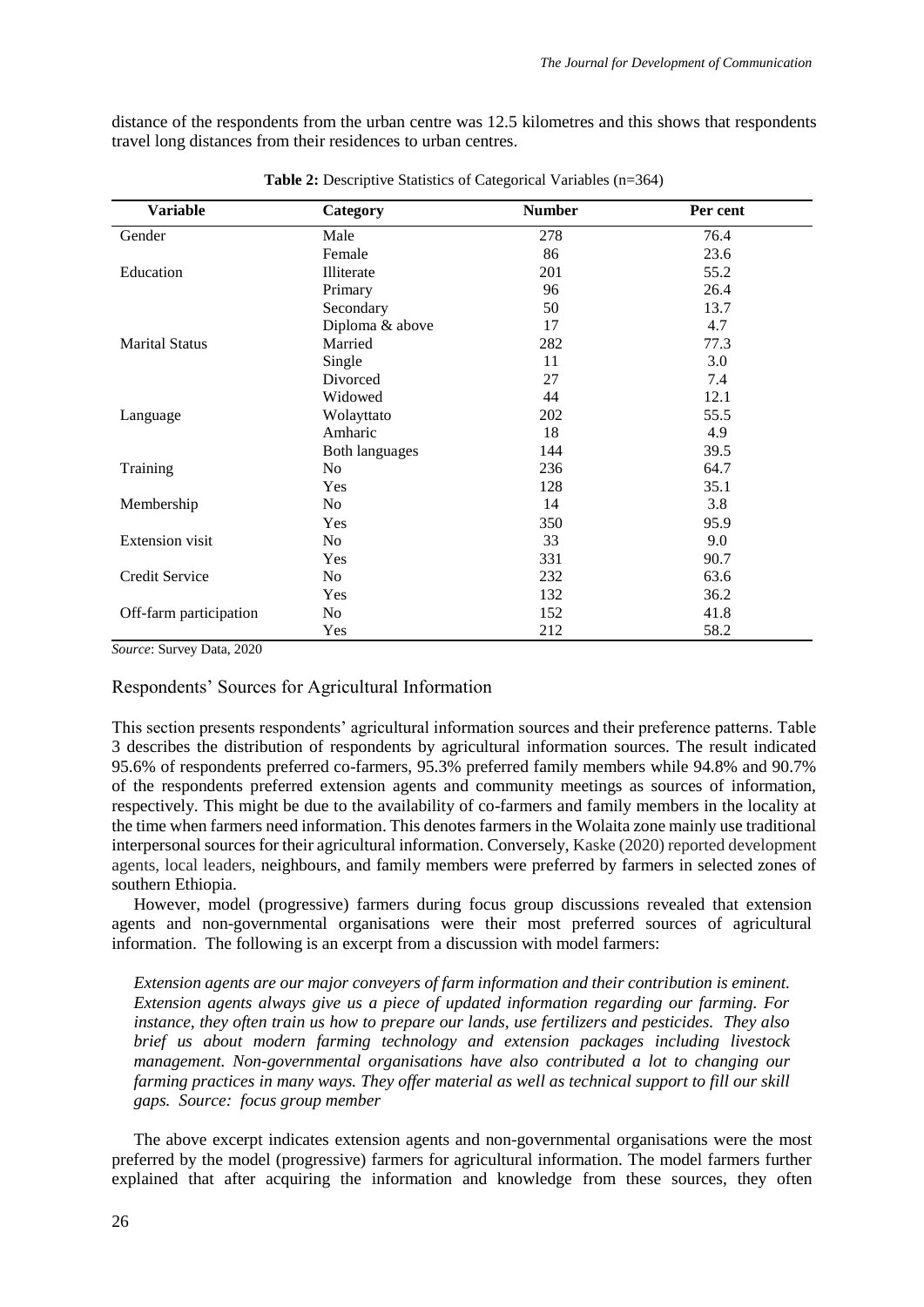*Farmers' Preferences and Utilisation Towards Agricultural Information Sources: The Case of Wolaita Zone, Southern Ethiopia*

communicate it to others in the village (vicinity) through *one to five networks.* The network refers to a structure where one member of the group would recruit four (sometimes more than five) members to share knowledge and information that emerge from the local government. This implies model farmerbased sharing of knowledge and diffusion of information has been widely practised in the Wolaita Zone of Southern Ethiopia.

| <b>Farmers' information Sources</b> | <b>Frequency</b> | Per cent |
|-------------------------------------|------------------|----------|
| Co-farmers                          | 348              | 95.6     |
| Family members                      | 347              | 95.3     |
| <b>Extension Agents</b>             | 345              | 94.8     |
| <b>Community Meetings</b>           | 330              | 90.7     |
| <b>Model Farmers</b>                | 274              | 75.3     |
| Village leaders                     | 274              | 75.3     |
| Woreda/zonal officials              | 184              | 50.5     |
| Input suppliers                     | 95               | 26.1     |
| Academic Institutions               | 76               | 20.9     |
| NGO's                               | 75               | 20.6     |
| 8028 free call lines*               | 38               | 10.4     |

**Table 3:** Distribution of respondents by preferred sources of agricultural information (n=364)

*Source*: Survey Data, 2020

*\*8028 free call line: It is a hotline that shares agricultural knowledge and information to the farmers in local languages via text and interactive voice messages*

On the other hand, respondents have shown a low usage for input suppliers (26.1%), NGOs (20.6%), academic and research institutions (20.9%), and 8028 free call lines (10.4%). The 8028 free call lines were the lowest among others. This might be due to the low number of mobile telephone ownership (33.8%), and respondents' high level of illiteracy (55.2%) along with the lack of ICT infrastructure and electricity. The respondents' low usage of academic and research institutions denotes modern farming practices, agricultural technologies, and other relevant farming information that have been diffused from education and research were insignificant.

Regarding this, model farmers were interrogated on how they communicate farm-related information with educational and research institutions. One of the discussants disclosed their interaction as follow:

*… Occasionally, experts from research institutions have visited us. Most of the time, they come to us either to introduce new research findings and improved agricultural technologies or to see the progress made so far. But still, I didn't interact with anybody from academic or educational institutions. ...Of course, not only me but also many of us. Source: focus group member*

From the above extract, it is possible to deduce that farmers, even model (progressive) farmers have not been connected with educational and research institutions to bring the desired change. This implies a weak linkage among farmers, research, and the education system.

In the Ethiopian context, the extension system remains a critical tool for agricultural information as guided by the extension policy of the country (Abebe, 2018; Berhane et al., 2018; Welteji, 2018). The respondents were asked how they obtain agricultural information from extension agents. The finding shows that the vast majority (81.3%) of respondents obtain agricultural information through community meetings while 20.3% receive information during a farm visit and 13.2% via mobile phone. This implies extension agents dominantly use a group method to communicate agricultural information. The possible reason for this might be poor extension facilities and lack of modern communication channels to reach the rural masses at the time. This finding coincides with Kaske (2020) who reported face-to-face communication with extension agents either often or sometimes depending on their availability.

In terms of using extension information, 73.4 % of the respondents perceive the information did not satisfy their information need and 64.0 % replied they receive late feedback from extension agents.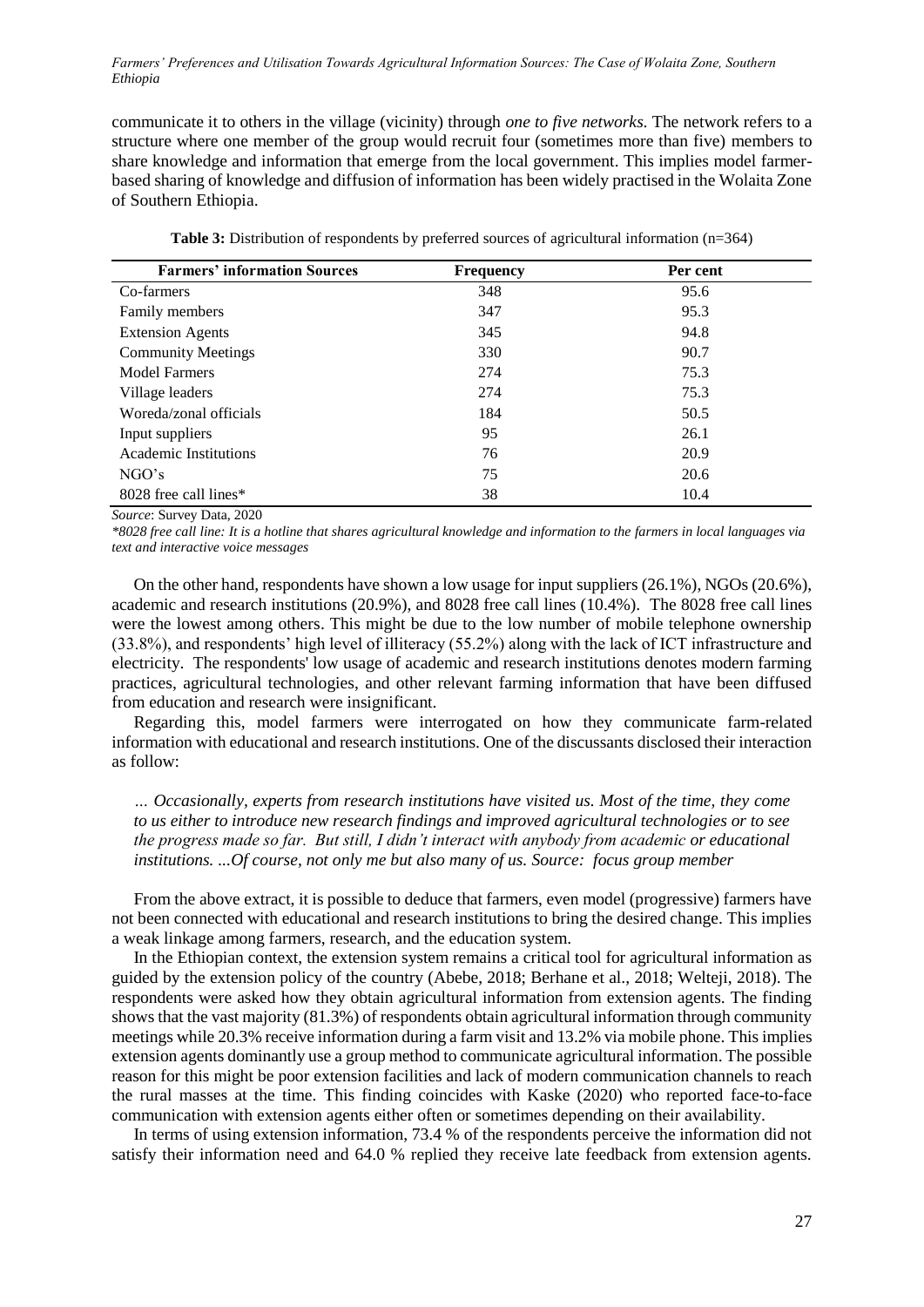Besides, 42.6% of them responded they were curious about the credibility of information and 35.7% of them did not understand the messages delivered by extension agents.

### Relationship between Information Sources and Personal Characteristics of Respondents

The personal characteristics of the respondents considered in this study were gender, age, marital status, farm experience, educational level, and language ability of the respondents. Although a significant chisquare statistic suggests a relationship exists between two variables, it does not describe the strength of association between the variables (Cohen, 2008). In this study, therefore, Cramer's V is used to supplement the chi-square test of independence to measure the strength of association between categorical variables and information sources.

 Table 4 presents the chi-square test result while Table 5 presents the t-test results of continuous variables. As shown in Table 4, there was a moderate association between gender and accessing information from co-farmers (Cramer's V of 0.11) and a significant association between 8028 free call lines (Cramer's V of 0.48). The implication is male household heads tend to have more access than female household heads to get farm-related information from co-farmers and 8028 free call lines. But gender was not significantly associated with using other information sources such as; extension agents, academic institutions, and model farmers.

As presented in Table 5, this study found no significant difference between age and using agricultural information sources except 8028 call lines. The average age of respondents who accessed agricultural information from the 8028 free call line was 41.6 years compared with 46 years for those who did not. The significant difference in the age of respondents was  $(t=2.05)$  at a 5% significance level. This implies that the younger respondents access 8028 free call lines more than the elders. This result coincides with Beshir et al., (2015) who found farmers' access to agricultural information was unlikely to be influenced by their age.

Marital status was strongly associated with using information from co-farmers (Cramer's V of 0.22) and moderately associated with extension agents (Cramer's V of 0.12) and 8028 free call lines (Cramer's V of 0.14). However, marital status was not associated with other sources of information at a significant level. This implies married heads of households have a high possibility for accessing farm information from co-farmers and 8028 free call lines than other categories of marital status. This finding corresponds to Beshir et al., (2015) who found married farmers had relatively better access to agricultural information than others in the central rift valley of Ethiopia. The study by Fawole (2008) also reported marital status was significantly associated with farmers' information source preference and usage.

On the other side, the educational level of respondents was strongly associated with using information from academic institutions (Cramer V of 0.25) and 8028 free call line (Cramer V of .013). However, no relationship was found between the educational status of respondents and accessing information from extension agents, co-farmers, family members, and model farmers. This denotes the increase in the educational level sets farmers in a better position to get agricultural information and new technologies from more advanced sources. This finding coincides with Beshir et al., (2015), who found education has positively influenced the use of communication technology for agricultural information in Ethiopia. It also corresponds with the study of Rehman et al., (2013), who reported a significant relationship between the educational level of the farmers and their access to agricultural information sources.

This study found no significant difference between information sources and farm experience and land size of the respondents. Beshir et al., (2015) reported farming experience had no significant relationship with respondents' access to information sources. This denotes that despite their differences in farm experiences and land size, respondents can utilise all the available agricultural information sources. As shown in Table 4, the language ability of the respondents was moderately associated with using farm information from extension agents (Cramer's V of 0.14) and 8028 free call lines (Cramer's V of 0.13). This signifies respondents who understand more than one language (Wolaitato and Amharic) would have got more access to extension agents and the 8028 free call lines. However, there was no significant association between language and using co-farmers, family members, academic and research institutions, and model farmers.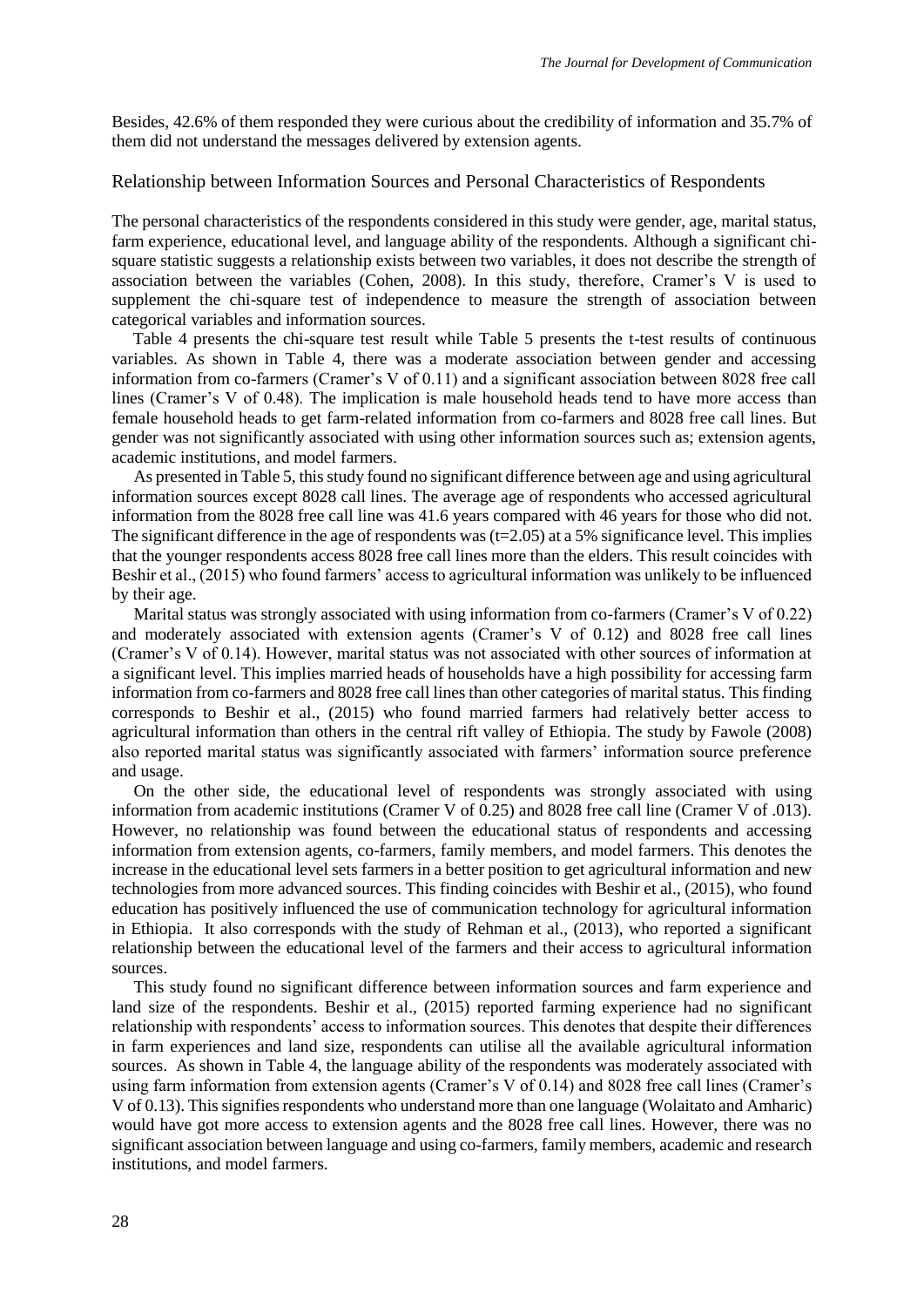|                       | <b>Farmers' Sources of Agricultural Information</b> |                  |       |                 |                       |                 |                             |                 |                      |                 |                 |                 |  |
|-----------------------|-----------------------------------------------------|------------------|-------|-----------------|-----------------------|-----------------|-----------------------------|-----------------|----------------------|-----------------|-----------------|-----------------|--|
|                       |                                                     | <b>Extension</b> |       | Co-farmers      | <b>Family members</b> |                 | <b>Academic Institution</b> |                 | <b>Model Farmers</b> |                 | 8028 call lines |                 |  |
|                       | $X^2$                                               | Cramer<br>Value  | $X^2$ | Cramer<br>Value | $X^2$                 | Cramer<br>Value | $X^2$                       | Cramer<br>Value | $X^2$                | Cramer<br>Value | $X^2$           | Cramer<br>Value |  |
| Gender                | 1.94                                                | 0.07             | 3.75  | $0.11*$         | 0.11                  | 0.01            | 0.1                         | 0.07            | 1.49                 | 0.06            | 9.59            | $0.48**$        |  |
| Education             | 3.43                                                | 0.09             | 3.18  | 0.09            | 0.86                  | 0.04            | 22.9                        | $0.25**$        | 2.92                 | 0.09            | 31.0            | $.013*$         |  |
| <b>Marital Status</b> | 5.4                                                 | $0.12*$          | 16.59 | $0.21**$        | 1.10                  | 0.05            | 1.56                        | 0.06            | 1.91                 | 0.07            | 6.9             | $0.14*$         |  |
| Language              | 6.83                                                | $0.14*$          | 0.91  | 0.05            | 0.14                  | 0.02            | 0.68                        | 0.04            | 0.26                 | 0.03            | 6.3             | $0.13*$         |  |
| Training              | 3.30                                                | 0.09             | 3.77  | $0.10*$         | 6.70                  | $0.14*$         | 0.78                        | 0.05            | 3.78                 | $0.10*$         | 4.1             | $0.12*$         |  |
| Institution           | 7.73                                                | $0.15*$          | 3.39  | 0.09            | 0.20                  | 0.02            | 0.52                        | 0.04            | 1.61                 | 0.07            | 1.7             | 0.07            |  |
| Ext visit             | 35.7                                                | $0.31**$         | 9.9   | $0.17**$        | 4.53                  | $0.11*$         | 1.69                        | 0.07            | 1.45                 | 0.06            | 0.7             | 0.05            |  |
| Credit access         | 0.19                                                | 0.02             | 0.01  | 0.06            | 0.18                  | 0.03            | 9.42                        | $0.16**$        | 0.85                 | 0.05            | 0.1             | 0.04            |  |
| Off-farm              | 0.97                                                | 0.05             | 0.46  | 0.03            | 0.21                  | 0.02            | 5.87                        | $0.13*$         | 0.78                 | 0.04            | 0.01            | 0.02            |  |

**Table 4:** Chi-square Test Result of Categorical Variables with Information Sources (n=364)

*Source*: Survey Data 2020. *The significance value (sig.) is compared with*  $\alpha = 5\%$  or 10% *level of significance to check if there is a significant association between variables and agricultural information sources. If sig. value is less than* $\alpha = 5\%$ , *then there is an association between variables otherwise there is no association between agricultural information sources and categorical variables. Statistically significant values were denoted \*\*and \* revealing that there is a significant difference at 1% and 5% levels.*

|                                   | <b>Extension agent</b> |                | Co-farmers |       | <b>Family members</b> |         | <b>Model farmer</b> |           |         | <b>Academic</b><br>institutions |                |         | 8028 free call lines |                |         |       |       |          |
|-----------------------------------|------------------------|----------------|------------|-------|-----------------------|---------|---------------------|-----------|---------|---------------------------------|----------------|---------|----------------------|----------------|---------|-------|-------|----------|
|                                   | Yes                    | N <sub>0</sub> | t-         | Yes   | N <sub>o</sub>        | t-      | Yes                 | No        | $t-$    | <b>Yes</b>                      | N <sub>o</sub> |         | <b>Yes</b>           | N <sub>0</sub> | t-      | Yes   | No    | t-value  |
|                                   |                        |                | value      |       |                       | value   |                     |           | value   |                                 |                | value   |                      |                | value   |       |       |          |
| Farm exp (years)                  | 27.9                   | 31.3           | .09        | 28.2  | 25.69                 | $-0.77$ | 27.9                | 32.1      | .33     | 28.53                           | 26.82          | $-1.01$ | 27.76                | 28.2           | 0.26    | 25.76 | 28.38 | 1.18     |
| Age (years)                       | 45.4                   | 49.9           | 1.51       | 45.5  | 47.4                  | 0.56    | 45.51               | 47.5      | 0.69    | 45.97                           | 44.50          | $-0.95$ | 46.14                | 45.47          | $-0.41$ | 41.61 | 46.08 | $2.05*$  |
| Land size (hectares)              | 0.52                   | 0.47           | $-0.51$    | 0.52  | 0.53                  | 0.09    | 0.52                | 0.49      | $-0.29$ | 0.52                            | 0.54           | 0.36    | 0.47                 | 0.53           | 1.13    | 0.60  | 0.51  | $-1.22$  |
| Livestock (TLU)                   | 1.79                   | 1.75           | $-0.11$    | 0.0   | 1.81                  | $-1.1$  | 1.80                | 1.55      | $-0.64$ | .81                             | .73            | $-0.42$ | 2.05                 | 1.72           | $-1.62$ | 2.79  | 1.67  | $4.22**$ |
| Distance to FTC<br>(kilometres)   | 2.45                   | 2.26           | $-0.67$    | 2.46  | 2.13                  | $-1.09$ | 2.46                | 2.18      | $-0.94$ | 2.49                            | 2.31           | $-1.20$ | 2.42                 | 2.45           | 0.17    | 2.68  | 2.41  | $-1.32$  |
| Distance to Urban<br>(kilometres) | 12.53                  | 12.89          | $-0.70$    | 12.24 | 19.4                  | $2.57*$ | 12.59               | .88<br>11 | $-1.23$ | 12.07                           | 14.04          | .47     | 9.93                 | 13.24          | $2.34*$ | 8.16  | 13.06 | $-1.32$  |

**Table 5:** T-test Result of Continuous Variables with Agricultural Information Sources (n=364)

*Source*: Survey Data 2020. *Significant values were denoted \*\* and \* revealing that there is a significant difference at 1% and 5% levels.*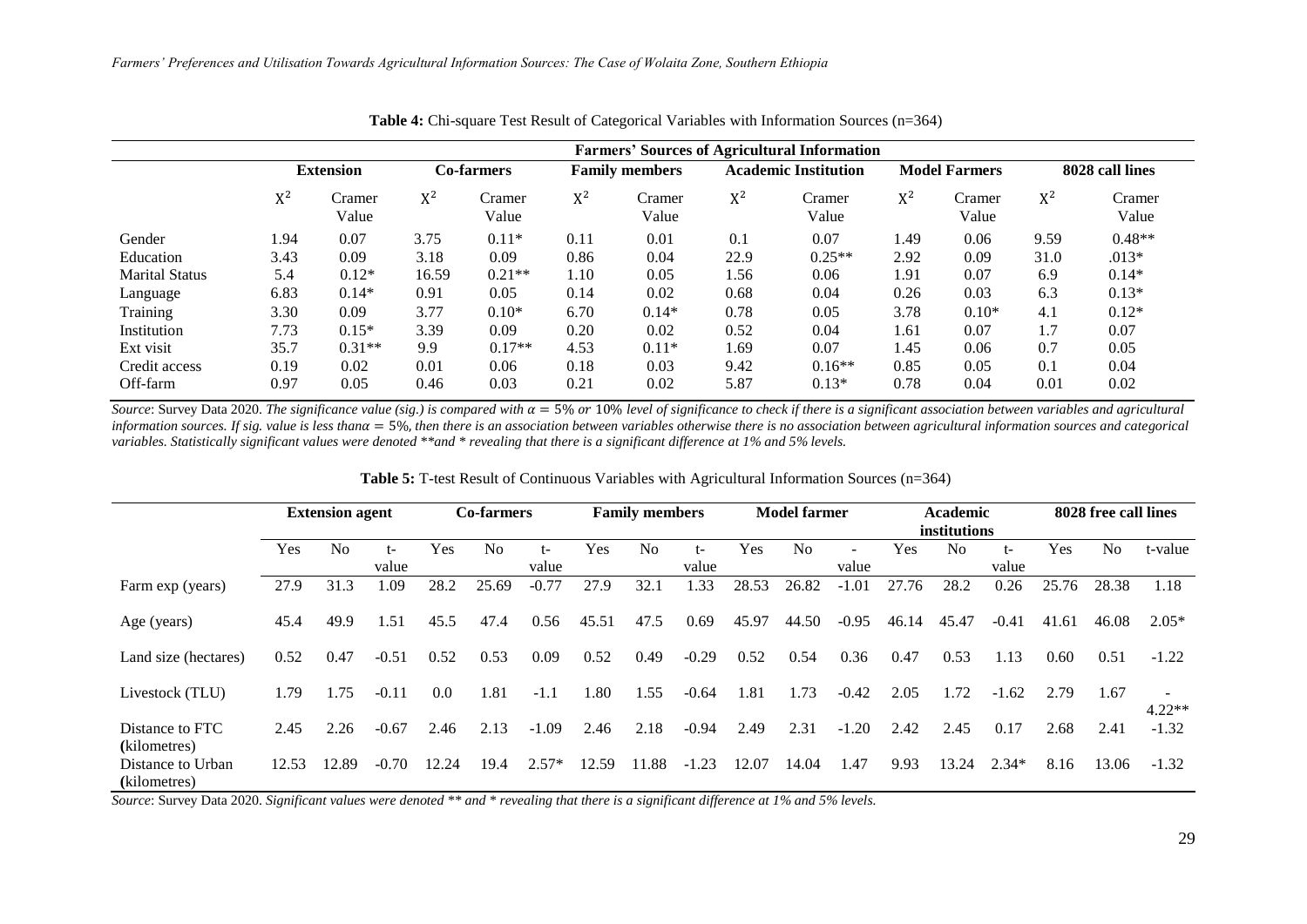### Relationship between Information Sources and Situational Characteristics of Respondents

Situational characteristics of the respondents considered in this study were land size, livestock ownership, extension visit, access to training, institutional membership, off-farm activities, credit access, distance to the farmers' training centre, and distance from urban centres.

This study found no significant difference between land size and farmers' information sources. Similarly, Beshir et al., (2015) found no significant difference between land size and farmers' information sources. On contrary, there was a significant difference in livestock ownership of respondents and using 8028 free call lines for agricultural information. As shown in Table 5, there was a significant difference in livestock ownership of respondents who accessed information from the 8028 free call line and those who did not  $(t=4.22)$  at a 5% significance level. The average livestock holding of respondents who accessed agricultural information from the 8028 free call line was 2.79 while it was 1.67 for those who did not. This implies that the average livestock holding of respondents who access information from this source was larger than those who did not access it.

The result of chi-square analysis in Table 4 indicates extension visit was strongly associated with respondents' usage of extension agents (Cramer's V of 0.31), co-farmers (Cramer's V of 0.17), and moderately associated with family members (Cramer's V of 0.11). Correspondingly, training was moderately associated with co-farmers (Cramer's V of 0.10), family members (Cramer's V of 0.14), model farmers (Cramer's V of 0.10), and 8028 free call line (Cramer's V of 0.12). This might be because access to training enhanced the awareness of the farmers regarding the utilisation of information from multiple sources for better agriculture.

The respondents' membership in social institutions was moderately associated with accessing information from extension agents (Cramer's V of 0.15) at a 5% significance level. This might be because respondents' engagement in social institutions improves their consciousness to use the extension information for their farming. Using academic institutions for agricultural information was significantly associated with access to credit service (Cramers's V of 0.16) while it was moderately associated with respondents' involvement in off-farm activities (Cramers' V of 0.13).

The results show a significant difference between the distance from the urban centre and using information from co-farmers ( $t=2.57$ ) and academic institutions ( $t=2.34$ ). The average distance from the urban centre for the respondents, who accessed academic institutions for agricultural information was 9.9 kilometres, whereas, the average distance for those who did not was 13.2 kilometres. This indicates that the nearer the respondent to the urban centres, the higher the possibility to access academic institutions for agricultural information. This denotes academic institutions reach farmers who are nearer to them than those in remote areas. However, there is no significant difference between respondents' distance to the farmers training centre and their information sources usage.

#### **Conclusion and Recommendation**

This study analysed farmers' agricultural information sources and the preferences pattern among farmers in Wolaita Zone, Southern Ethiopia. The results indicated co-farmers, family members, extension agents, and community meetings were the most preferred sources by farmers in the Wolaita Zone, Southern Ethiopia. Based on this, it is possible to conclude that interpersonal and peer-to-peer methods are dominantly used by farmers and they are robust for delivering agricultural information. However, some of the potential sources like academic and research institutions, mobile phones (8028), and NGO's which are believed to transform the traditional practice of farming were not widely used by the farmers. The extension system has a leading role in sharing knowledge and information but it has been impeded by challenges that limit the effective delivery of information. The vast majority of farmers have been accessing extension information during community meetings gathered at Kebele*.* This might be due to constraints of poor facilities to reach the farmers at the household level.

Based on the major findings, the following recommendations were made to boost agricultural productivity and foster the farmers' utilisation of agricultural information. The information should be available through the sources that have been used by the farmers considering how the messages are best suited to their context. Some potential sources such as; academic and research institutions, and mobile phones should be accessible to the farmers to transform the current traditional practices of farming. In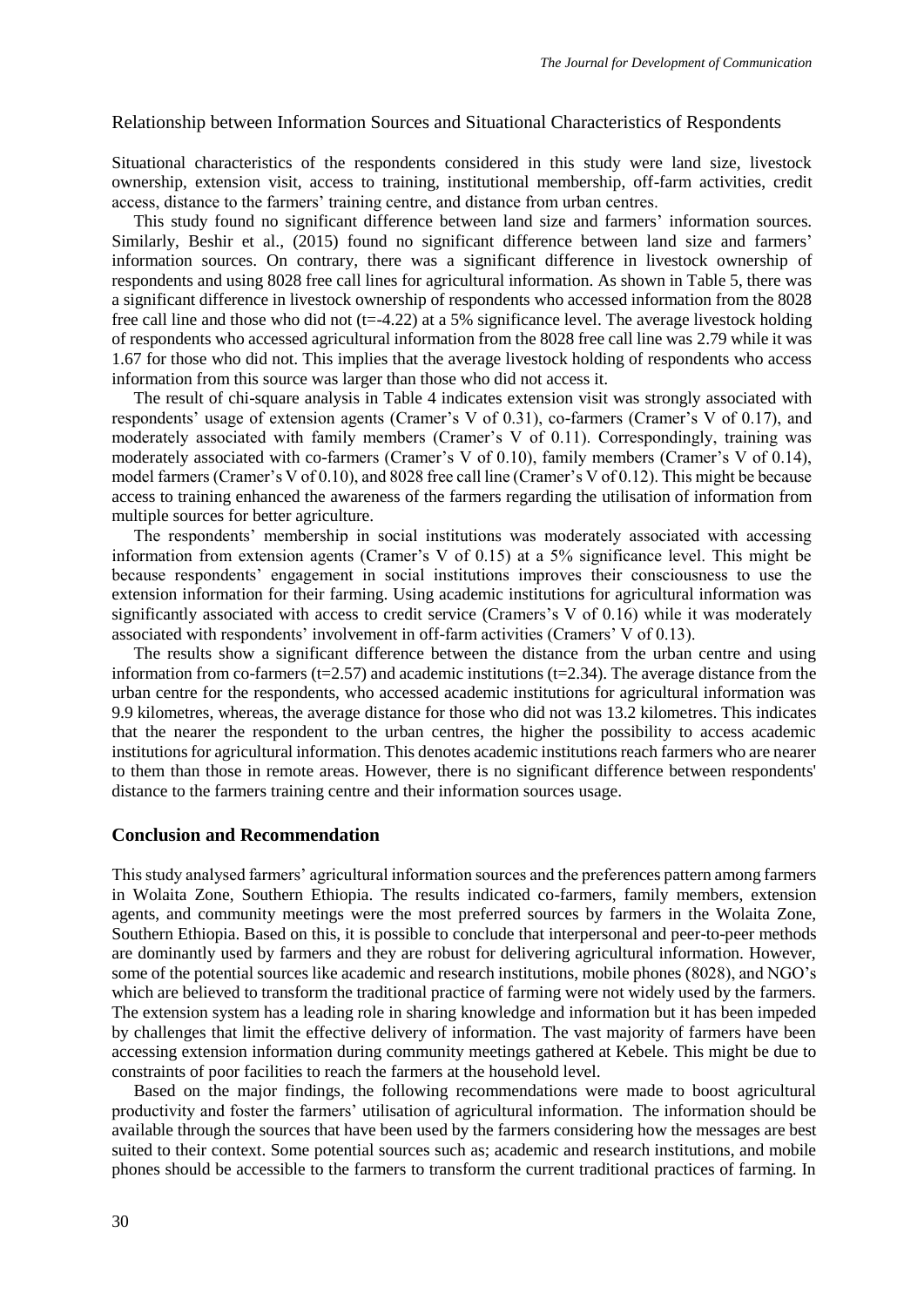*Farmers' Preferences and Utilisation Towards Agricultural Information Sources: The Case of Wolaita Zone, Southern Ethiopia*

this regard, the linkage between farmers and academic and research institutions should be improved to facilitate the sharing of knowledge and information. On the other hand, the policymakers should design an information dissemination strategy that triggers the availability of the information to farmers at the grassroots.

**Acknowledgement and Disclaimer:** This study has received funding from the European Union's Horizon 2020 research and innovation programme under the Marie Skłodowska-Curie grant agreement No 778196. However, the contents of the paper reflect only the authors' views and that the Agency is not responsible for any use that may be made of the information it contains.

#### *References*

- Abebe, A. (2018). Historical evolution of agricultural extension service approach in Ethiopia a review. *Agricultural Extension Journal, 2*(4), 201–210.
- Acheampong, L. D., Frimpong, B. N., Adu-Appiah, A., Asante, B. O., & Asante, M. D. (2017). Assessing the information seeking behaviour and utilization of rice farmers in the Ejisu-Juaben municipality of Ashanti Region of Ghana. *Agriculture & Food Security, 6,* Article 38. https://doi.org/10.1186/s40066-017-0114-8
- Adio, E. O., Abu, Y., YUsuf, S. K., & Nansoh, S. (2016). Use of agricultural information sources and services by farmers for improve productivity in Kwara state. *Library Philosophy and Practice (E-journal),* Article 1456. http://digitalcommons.unl.edu/libphilprac/1456
- Aidoo, D. C., & Freeman, C. K. (2016). Agricultural informational flow in informal communication networks of farmers in Ghana. *Journal of Development and Communication Studies*, *4*(2), 443-453. https://doi.org/10.4314/jdcs.v4i2.4
- Anaglo, J. N., Antwi, G., Manteaw, S. A., & Kwapong, N. A. (2020). Influence of agricultural information sources on the practices and livelihood outcomes of cassava farmers in Eastern Region of Ghana [Special issue]. *Journal of Sustainable Development*, *17*(1 & 2).
- Berhane, G., Ragasa, C., Abate, G. T., & Assefa, T. W. (2018). *The state of agricultural extension services in Ethiopia and their contribution to agricultural productivity* (ESSP Working Paper No. 118). International Food Policy Research Institute. https://doi.org/10.2499/1037800843
- Cohen, Y., & Cohen, J. Y. (2008). *Statistics and data with R: An applied approach through examples*. John Wiley & Sons.
- Duhan, A., & Singh, S. (2017). Sources of agricultural information accessed by farmers in Haryana, India. *International Journal of Current Microbiology and Applied Sciences*, *6*(12), 1559–1565. https://doi.org/10.20546/ijcmas.2017.612.175 Fawole, O. P. (2008). Pineapple farmers' information sources and usage in Nigeria. *Bulgarian Journal of Agricultural*
- *Science, 14*(4)*,* 381–389. http://ir.library.ui.edu.ng/handle/123456789/3917
- Gebru, H., Mohammed, A., Dechassa, N., & Belew, D. (2017). Assessment of production practices of smallholder potato (Solanum tuberosum L.) farmers in Wolaita zone, Southern Ethiopia. *Agriculture & Food Security*, *6*, Article 31. https://doi.org/10.1186/s40066-017-0106-8
- Gecho, Y. (2017). Rural farm households' income diversification: The case of Wolaita zone, Southern Ethiopia. *Social Sciences*, *6*(2), 45–56. https://doi.org/10.11648/j.ss.20170602.12
- Hailemichael, S., & Haug, R. (2020). The use and abuse of the 'model farmer' approach in agricultural extension in Ethiopia. *The Journal of Agricultural Education and Extension, 26*(5)*,* 465–484*.*  <https://doi.org/10.1080/1389224X.2020.1757475>
- Ichplani, P., Kumar, A., & Mayberry, J. (2018). Engaging rural communities in communication processes. *The Journal of Development Communication*, *29*(2), 62–75. http://jdc.journals.unisel.edu.my/ojs/index.php/jdc/article/view/133
- Kaske, D. K. (2020). Information needs and seeking behavior of farmers in Southern Ethiopia. *Library Philosophy and Practice (E-journal)*, Article 4341. https://digitalcommons.unl.edu/libphilprac/4341/
- Khapayi, M., & Celliers, P. R. (2016). Factors limiting and preventing emerging farmers to progress to commercial agricultural farming in the King William's Town area of the Eastern Cape Province, South Africa. *South African Journal of Agricultural Extension, 44*(1), 25**–**41. http://dx.doi.org/10.17159/2413-3221/2016/v44n1a374
- Kothari, C. R. (2004). Sample size and its determination. In *Research methodology: Methods & techniques* (2nd ed., pp. 174). New Age International Publishers.
- Laekemariam, F., Kibret, K., Mamo, T., Karltun, E., & Gebrekidan, H. (2016). Physiographic characteristics of agricultural lands and farmers' soil fertility management practices in Wolaita zone, Southern Ethiopia. *Environmental Systems Research*, *5*, Article 24. https://doi.org/10.1186/s40068-016-0076-z
- Leta, G., Kelboro, G., Stellmacher, T., & Hornidge, A. K. (2017). *The agricultural extension system in Ethiopia: Operational setup, challenges and opportunities* (ZEF Working Paper No.158). Center for Development Research, University of Bonn. https://www.econstor.eu/bitstream/10419/187464/1/zef-wp-158.pdf
- Leta, G., Kelboro, G., van Assche, K., Stellmacher, T., & Hornidge, A. K. (2020). Rhetorics and realities of participation: The Ethiopian agricultural extension system and its participatory turns. *Critical Policy Studies*, *14*(4), 388–407. <https://doi.org/10.1080/19460171.2019.1616212>
- Linh, T. T., Nanseki, T., & Chomei, Y. (2016). Factors affecting farmers' uses of information sources in Vietnam. *Agricultural Information Research*, *25*(3), 96–104. https://doi.org/10.3173/air.25.96
- Okigbo, C. C. (2017). Communication for development: Strategic adaptations and historical iterations. *The Journal of Development Communication*, *28*(1-2), 52–63. http://jdc.journals.unisel.edu.my/ojs/index.php/jdc/article/view/58
- Opara, U. N. (2008). Agricultural information sources used by farmers in Imo state, Nigeria. *Information Development*, *24*(4), 289–295. https://doi.org/10.1177/0266666908098073